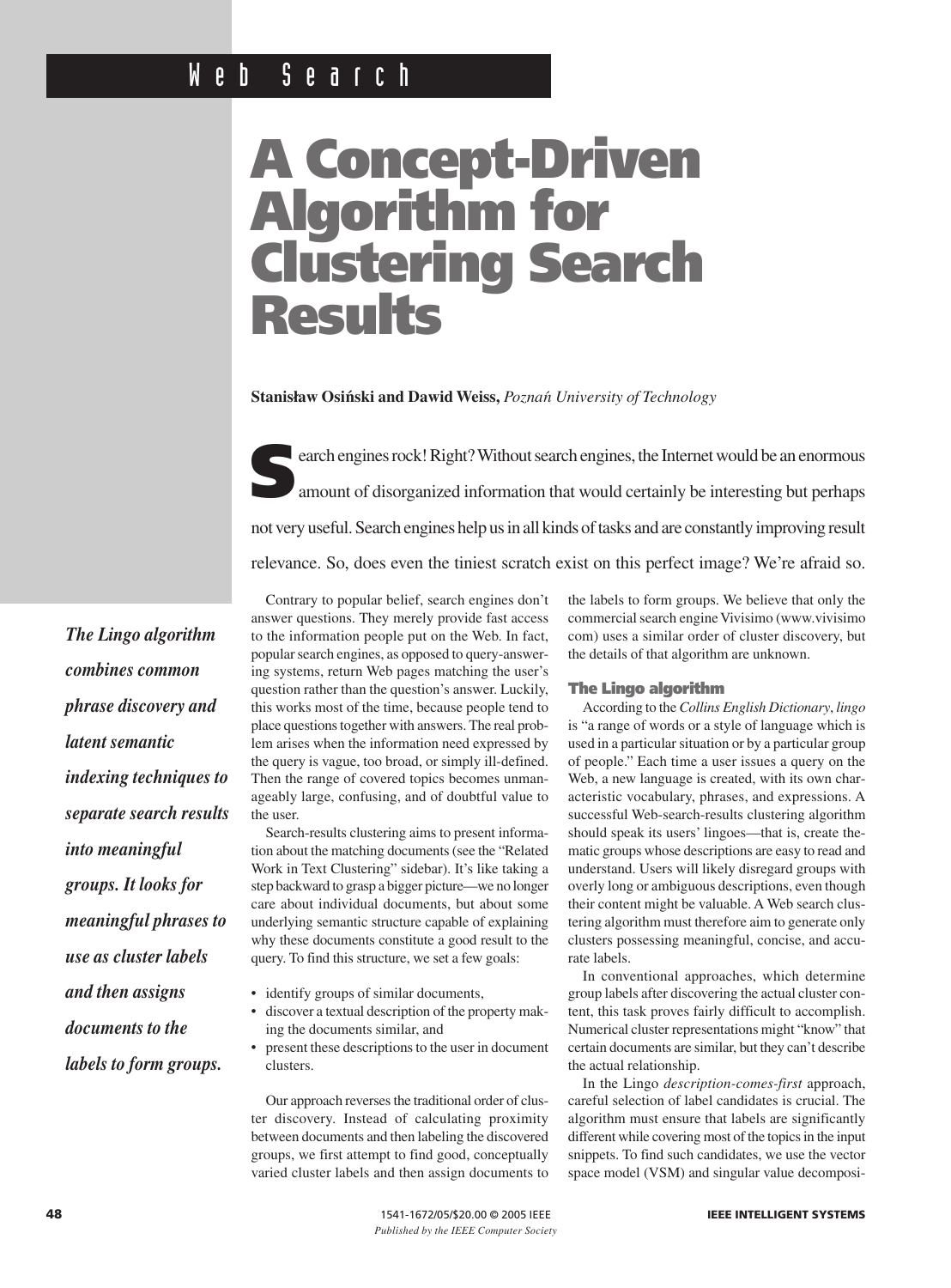# Related Work in Text Clustering

Originally derived from full-text clustering and classification, topic-grouping of search results has its subtleties. Contextual descriptions (*snippets*) of documents returned by a search engine are short, often incomplete, and highly biased toward the query, so establishing a notion of proximity between documents is a challenging task.

Clustering systems initially used classic information retrieval algorithms, which converted documents to a *term-document matrix* before clustering. We use the same technique but combine clustering and smart cluster label induction to provide stronger cluster descriptions. The Scatter-Gather system,<sup>1</sup> for example, used the Buckshot-fractionation algorithm. Other researchers used agglomerative hierarchical clustering (AHC) but replaced single terms with *lexical affinities* (2-grams of words) as features.<sup>2</sup>

Unfortunately, strictly numerical algorithms require more data than is available in a search result. Raw numerical outcome is also difficult to convert back to a cluster description that human users can understand. *Phrase-based* methods evolved to address this problem. The suffix tree clustering (STC) algorithm<sup>3</sup> and the Multisearch Engine with Multiple Clustering system<sup>4</sup> form clusters based on *recurring phrases* instead of numerical frequencies of isolated terms. STC, for instance, implicitly assumes correlation between a document's topic and its most frequent phrases. Clustering in STC is thus basically finding groups of documents sharing a high ratio of frequent phrases; cluster descriptions are a subset of the same phrases used to form the cluster.

Phrase-based methods, albeit simple, usually yield good results. Unfortunately, when one topic highly outnumbers others, the algorithms usually discard smaller clusters as insignificant. Recently, researchers have applied matrix decomposition methods to the term-document matrix to fully explore the underlying latent topic structure and provide a diverse cluster structure. For example, researchers have used singular value decomposition for this purpose, $5$  and nonnegative matrix factorization in a more general context of document clustering.6

To our knowledge, no other researchers have successfully integrated numerical and phrase-based methods. Lingo bridges existing phrase-based methods with numerical cluster analysis to form readable and diverse cluster descriptions.

# **References**

- 1. M.A. Hearst and J.O. Pedersen, "Reexamining the Cluster Hypothesis: Scatter/Gather on Retrieval Results," *Proc. 19th ACM SIGIR Int'l Conf. Research and Development in Information Retrieval,* ACM Press, 1996, pp. 76–84.
- 2. Y.S. Maarek et al., *Ephemeral Document Clustering for Web Applications*, tech. report RJ 10186, IBM Research, 2000.
- 3. O. Zamir and O. Etzioni, "Grouper: A Dynamic Clustering Interface to Web Search Results," *Computer Networks*, vol. 31, no. 11–16, 1999, pp. 1361–1374.
- 4. P. Hannappel, R. Klapsing, and G. Neumann, "MSEEC: A Multisearch Engine with Multiple Clustering," *Proc. 99 Information Resources Management Assoc. Int'l Conf.,* Idea Group Publishing, 1999.
- 5. Z. Dong, *Towards Web Information Clustering*, doctoral dissertation, Southeast Univ., Nanjing, China, 2002.
- 6. W. Xu, X. Liu, and Y. Gong, "Document Clustering Based on Nonnegative Matrix Factorization," *Proc. 26th Ann. Int'l ACM SIGIR Conf. Research and Development in Information Retrieval*, ACM Press, 2003, pp. 267–273.

tion (SVD), the latter being the fundamental mathematical construct underlying the latent semantic indexing (LSI) technique.<sup>1</sup>

VSM is a method of information retrieval that uses linear-algebra operations to compare textual data. VSM associates a single multidimensional vector with each document in the collection, and each component of that vector reflects a particular key word or term related to the document. (We use "term" to refer to a single word and "phrase" to refer to a sequence of terms.) This lets us represent a set of documents by arranging their vectors in a *term-document matrix*. The value of a single component of the term-document matrix depends on the strength of the relationship between its associated term and the respective document.

Unlike VSM, LSI aims to represent the input collection using concepts found in the documents rather than the literal terms appearing in them. To do this, LSI approximates the original term-document matrix

using a limited number of orthogonal factors. These factors represent a set of abstract concepts, each conveying some idea common to a subset of the input collection. From Lingo's viewpoint, these concepts are perfect cluster label candidates; unfortunately, however, their matrix representation is difficult for humans to understand. To obtain concise and informative labels, we need to extract the verbal meaning behind the vector representation of the LSI-derived abstract concepts.

Among all term co-occurrences in a collection of documents, phrases that appear at least a certain number of times in the input collection seem to be most meaningful to users, and at the same time are relatively inexpensive to find. They're often collocations or proper names, making them both informative and concise. We therefore use them to approximate the verbal meaning of the SVD-derived abstract concepts. Lingo uses these frequent phrases as cluster labels.

Once we've discovered diverse cluster

labels, we assign documents to them using standard VSM. Figure 1 gives an overview of the Lingo algorithm's phases, which we discuss in the following sections.

# **Preprocessing**

At this stage, we typically use a combination of three common text-preprocessing methods:

- *stemming*, a technique for finding a semantic representation of an inflected word (usually a lemma) to decrease the impact of a language's syntax;
- *ignoring stop words*, a common technique for dealing with terms that occur frequently but have no meaning (conjunctions, articles, and so on); and
- *text-segmentation heuristics*, a technique for dividing text into words and sentences that has many implementations.

Logic suggests that applying these meth-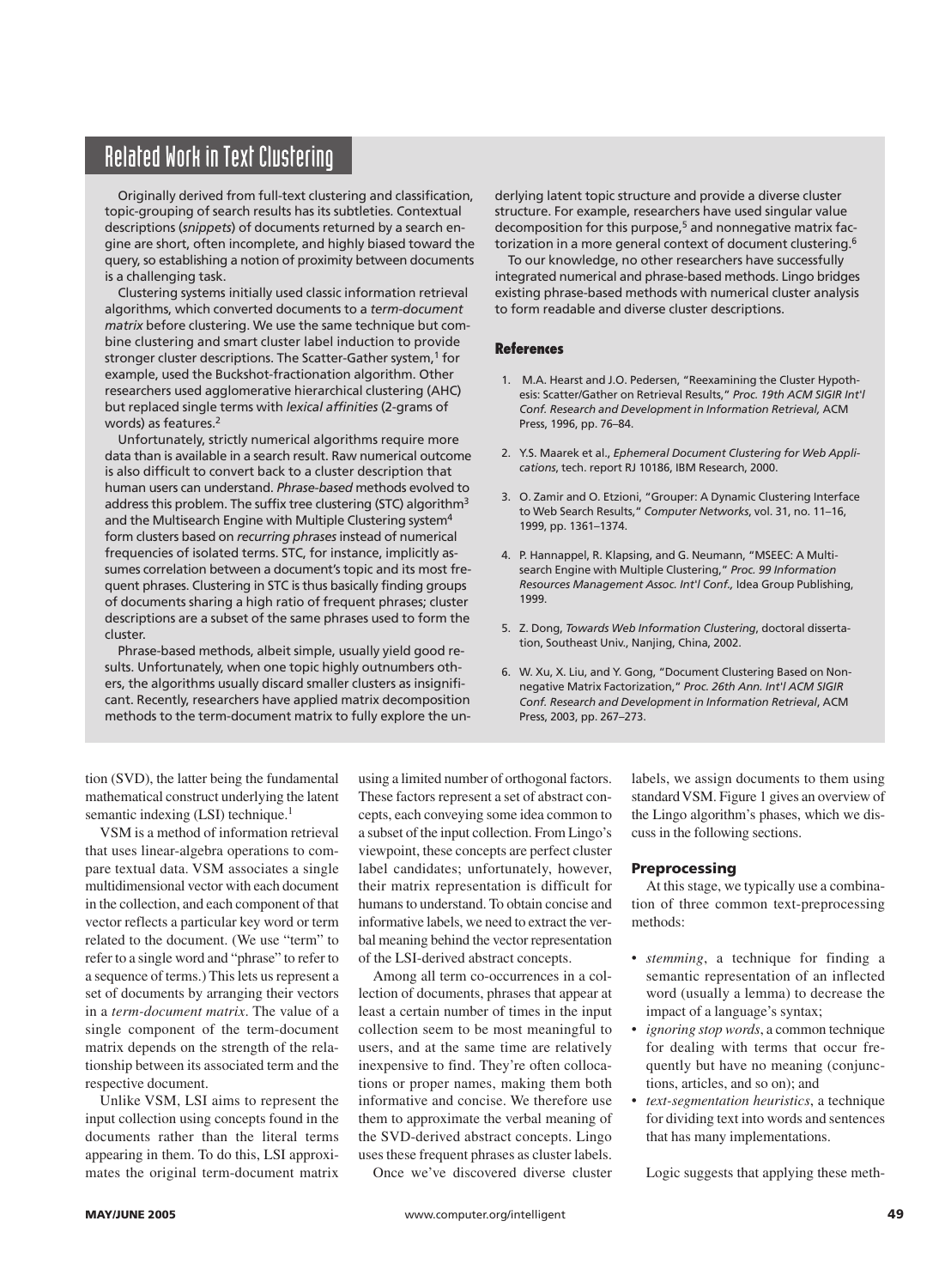

**Figure 1. Overview of the Lingo algorithm's phases.**

ods in information retrieval should improve results. In reality, some results contradict this assumption, especially when large quantities of text are available. However, our previous analysis of the influence of text-preprocessing methods<sup>2</sup> and experience with Lingo indicate that both stemming and stop-word identification are important for small and noisy textual information such as snippets.

Lingo recognizes each snippet's language separately and applies adequate preprocessing to it. Most algorithms remove stop words from the input entirely. Our algorithm only marks stop words, leaving them in the input because they can help users understand the meaning of longer phrases (for example, "Chamber Commerce" versus "Chamber of Commerce").

# **Phrase extraction**

The phrase-extraction phase aims to discover phrases and single terms that could potentially explain the verbal meanings behind the SVD-derived abstract concepts. Like the online semantic hierarchical clustering (SHOC) algorithm,<sup>3</sup> Lingo requires that cluster labels

- appear in the input snippet at least a specified number of times.
- not cross sentence boundaries. Sentence markers indicate a topical shift, therefore

a phrase extending beyond one sentence is unlikely to be meaningful.

- be a complete (that is, the longest possible) frequent phrase. Complete phrases should allow clearer cluster descriptions than partial phrases (for example, "Senator Hillary Rodham Clinton" versus "Hillary Rodham").
- neither begin nor end with a stop word. Again, we don't discard stop words appearing in the middle of a phrase.

Lingo uses a modified version of SHOC's phrase discovery algorithm. The algorithm uses a variant of suffix arrays extended with an auxiliary data structure—the longest common prefix (LCP) array—and identifies all frequent complete phrases in *O*(*N*) time, where *N*is the total length of all input snippets.

# **Cluster-label induction**

During the cluster-label-induction phase, Lingo identifies the abstract concepts that best describe the input snippet collection and uses frequent phrases to construct a human-readable representation of these concepts. This produces a set of labels, each of which will determine one cluster's content and description.

To illustrate the ideas introduced in this phase, we analyze how Lingo would deal with an example collection of  $d = 7$  document titles (figure 2a), in which  $t = 5$  terms (figure 2b) and  $p = 2$  phrases (figure 2c) appear more than once and thus are treated as frequent.

First, Lingo builds a term-document matrix from the input snippets. In such a matrix, a column vector represents each snippet, and row vectors denote terms selected to represent documents' features. In our example (shown in figure 3), the first row represents the word "information," the second row represents "singular," and so on through the terms in figure 2b. Similarly, column one represents D1 in figure 2a, "large-scale singular value computations," column two represents D2, "software for the sparse singular value decomposition," and so on.

At this stage we disregard terms marked as stop words (such as "for" in figure 2a) and terms that haven't appeared more than a certain number of times (such as "software" in figure 2a). This not only significantly increases the algorithm's time efficiency but also reduces noise among cluster labels. We use the popular Salton's *tfidf* term-weighting scheme<sup>4</sup> to eliminate strong bias in the snippets toward the query words. We calculate values in matrix *A* (figure 3) using *tfidf* and then normalize each column vector's length.

We base the actual process of discovering abstract concepts on the SVD of the termdocument matrix *A*, which breaks it into three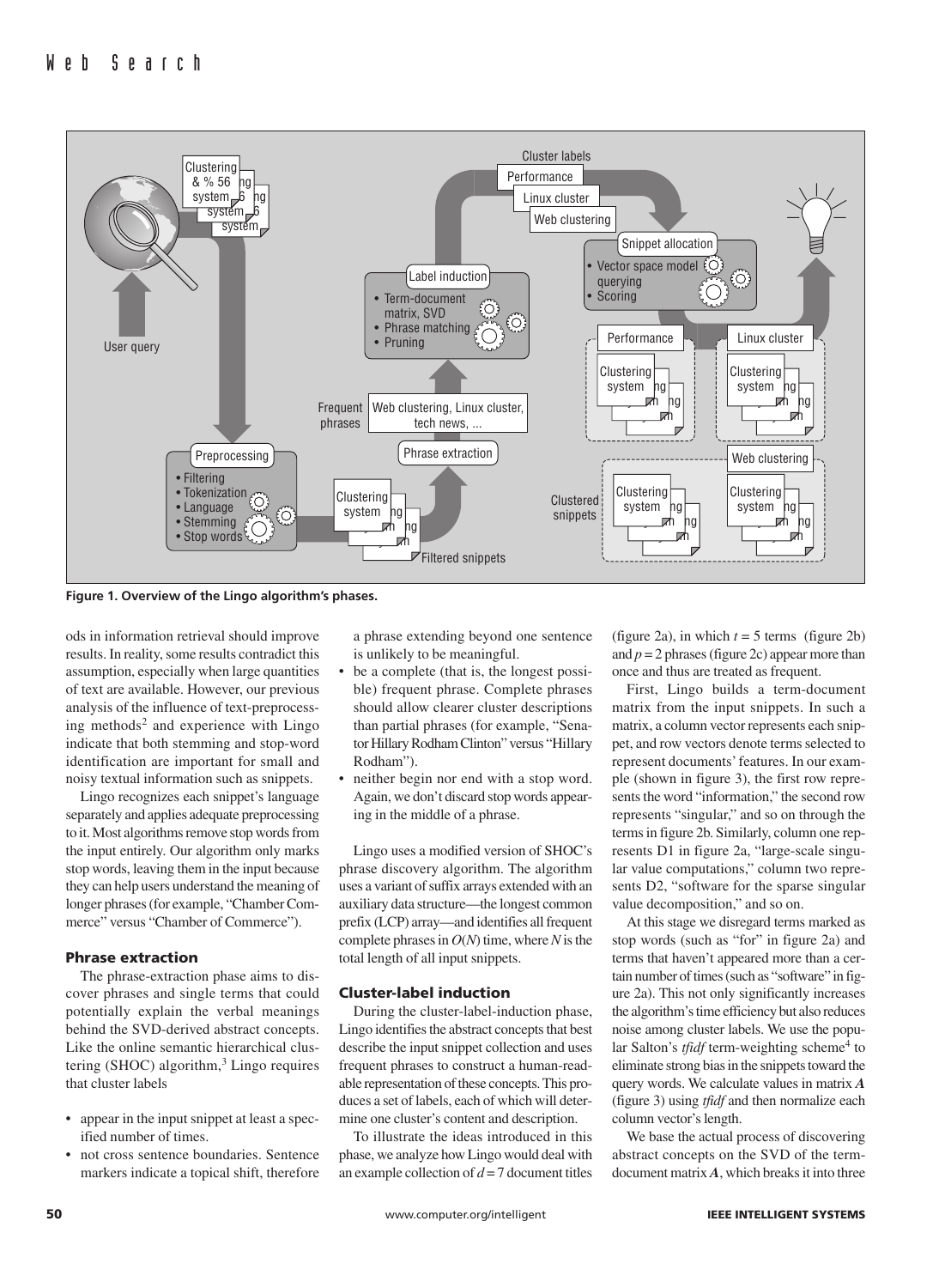matrices (*U*, *S*, and *V*) such that  $A = USV<sup>T</sup>$ .

One of SVD's properties is that the first *r* columns of *U* (where *r* is *A*'s rank) form an orthogonal basis for the input matrix's term space. In linear algebra, a linear space's basis vectors can serve as building blocks for creating vectors over that space. Following this intuition, in our setting each building block should carry one of the ideas referred to in the input collection. Thus, from Lingo's viewpoint, basis vectors (that is, the column vectors in *U*) are exactly what it has set out to find: a vector representation of the snippets' abstract concepts.

In most practical situations, taking all *r* basis vectors as abstract concepts would result in an unmanageable number of clusters—usually close to the number of snippets. Therefore, Lingo uses the singular values of the *A* matrix (lying on the diagonal of the SVD's *S* matrix) to calculate how many columns of *U* should actually proceed to the next stage of the algorithm. Assume that the calculation results in  $k = 2$  being set as the desired number of clusters for our example. Consequently, in further processing we use  $U_k$ , which consists of the first *k* columns of *U* (shown in figure 4a).

Two characteristics of the basis vectors are important here. First, the vectors are pairwise orthogonal, which should result in a rich diversity among the discovered abstract concepts. Second, basis vectors are expressed in the *A* matrix's term space and thus can be the frequent phrases discovered in the previous phase. Lingo can therefore use the classic cosine distance measure to compare them and calculate which phrase or word will be an abstract concept's best verbal representation. We consider single terms at this stage because it's possible that none of the frequent phrases describes an abstract concept better than a single term.

For every frequent phrase and single frequent word, Lingo creates a column vector over the *A* matrix's term space. When assembled together, these vectors form a term-document matrix *P*of frequent phrases and words (figure 4b). In our example, column one corresponds to phrase "singular value," column two corresponds to "information retrieval," column three corresponds to "information" (single word), and so on.

Assuming column vectors of both *U* and *P* are length-normalized, as in our example, the problem of calculating the cosine distance between every abstract-concept– phrase-or-term pair reduces to simple matrix multiplication.



**Figure 2. Input data in the label induction phase: (a) documents,**  $d = 7$ **; (b) terms,**  $t = 5$ **; and (c) phrases,** *p* **= 2.**

| $\pmb{A} = \left[\begin{array}{cccccccc} 0.00 & 0.00 & 0.56 & 0.56 & 0.00 & 0.00 & 1.00 \\ 0.49 & 0.71 & 0.00 & 0.00 & 0.00 & 0.71 & 0.00 \\ 0.49 & 0.71 & 0.00 & 0.00 & 0.00 & 0.71 & 0.00 \\ 0.72 & 0.00 & 0.00 & 0.00 & 1.00 & 0.00 & 0.00 \\ 0.00 & 0.00 & 0.83 & 0.83 & 0.00 & 0.00$ |  |  |  |  |  |  |  |
|-------------------------------------------------------------------------------------------------------------------------------------------------------------------------------------------------------------------------------------------------------------------------------------------|--|--|--|--|--|--|--|
|-------------------------------------------------------------------------------------------------------------------------------------------------------------------------------------------------------------------------------------------------------------------------------------------|--|--|--|--|--|--|--|

**Figure 3. Term-document matrix in the label-induction phase.**

| (a)            | $U =$                                                                                  |                                                                                                      | $\begin{array}{ l} 0.00 \\ 0.65 \end{array}$<br>$\begin{array}{r} 0.65 \\ 0.39 \\ 0.00 \end{array}$ | 0.75<br>0.00<br>0.00<br>0.00<br>0.66 | 0.00<br>$-0.28$<br>$-0.28$<br>0.92<br>0.00 | $-0.66$<br>0.00<br>0.00<br>0.00<br>0.75 | 0.00<br>$-0.71$<br>0.71<br>0.00<br>0.00 |                                      |  |
|----------------|----------------------------------------------------------------------------------------|------------------------------------------------------------------------------------------------------|-----------------------------------------------------------------------------------------------------|--------------------------------------|--------------------------------------------|-----------------------------------------|-----------------------------------------|--------------------------------------|--|
| (b)            | $P =$                                                                                  | $\begin{array}{ c} 0.00 \\ 0.71 \end{array}$<br>$\begin{array}{ l} 0.71 \\ 0.00 \\ 0.00 \end{array}$ | 0.56<br>0.00<br>0.00<br>0.00<br>0.83                                                                | 1.00<br>0.00<br>0.00<br>0.00<br>0.00 | 0.00<br>1.00<br>0.00<br>0.00<br>0.00       | 0.00<br>0.00<br>1.00<br>0.00<br>0.00    | 0.00<br>0.00<br>0.00<br>1.00<br>0.00    | 0.00<br>0.00<br>0.00<br>0.00<br>1.00 |  |
| $\overline{a}$ | $M = U_k^T P = \begin{bmatrix} 0.92 & 0.00 & 0.00 \\ 0.00 & 0.97 & 0.75 \end{bmatrix}$ |                                                                                                      |                                                                                                     |                                      | 0.65<br>0.00                               | 0.65<br>0.00                            | 0.39<br>0.00                            | 0.00<br>0.66                         |  |

**Figure 4. Matrices in the label-induction phase: (a) abstract concepts matrix** *U***, (b) cluster-label-candidate matrix** *P***, and (c) abstract-concept–cluster-label-candidate matrix** *M***.**

Rows of the resulting matrix *M* (figure 4c) represent abstract concepts, its columns represent phrases and single words, and individual values are the cosine similarities in question. Thus, in a single row, the maximum component indicates the phrase or single word that best approximates the corresponding abstract concept. In our simple example, the first abstract concept is related to "singular value," while the second is related to "information retrieval." As the values in the *M* matrix range from 0.0 (no relationship) to 1.0 (perfect match), Lingo also uses the maximum components as cluster label scores.

# **Cluster-content allocation**

The cluster-content allocation process resembles VSM-based document retrieval except that instead of one query, Lingo matches the input snippets against a series of queries, each of which is a single cluster label. So, for a certain query label, if the sim-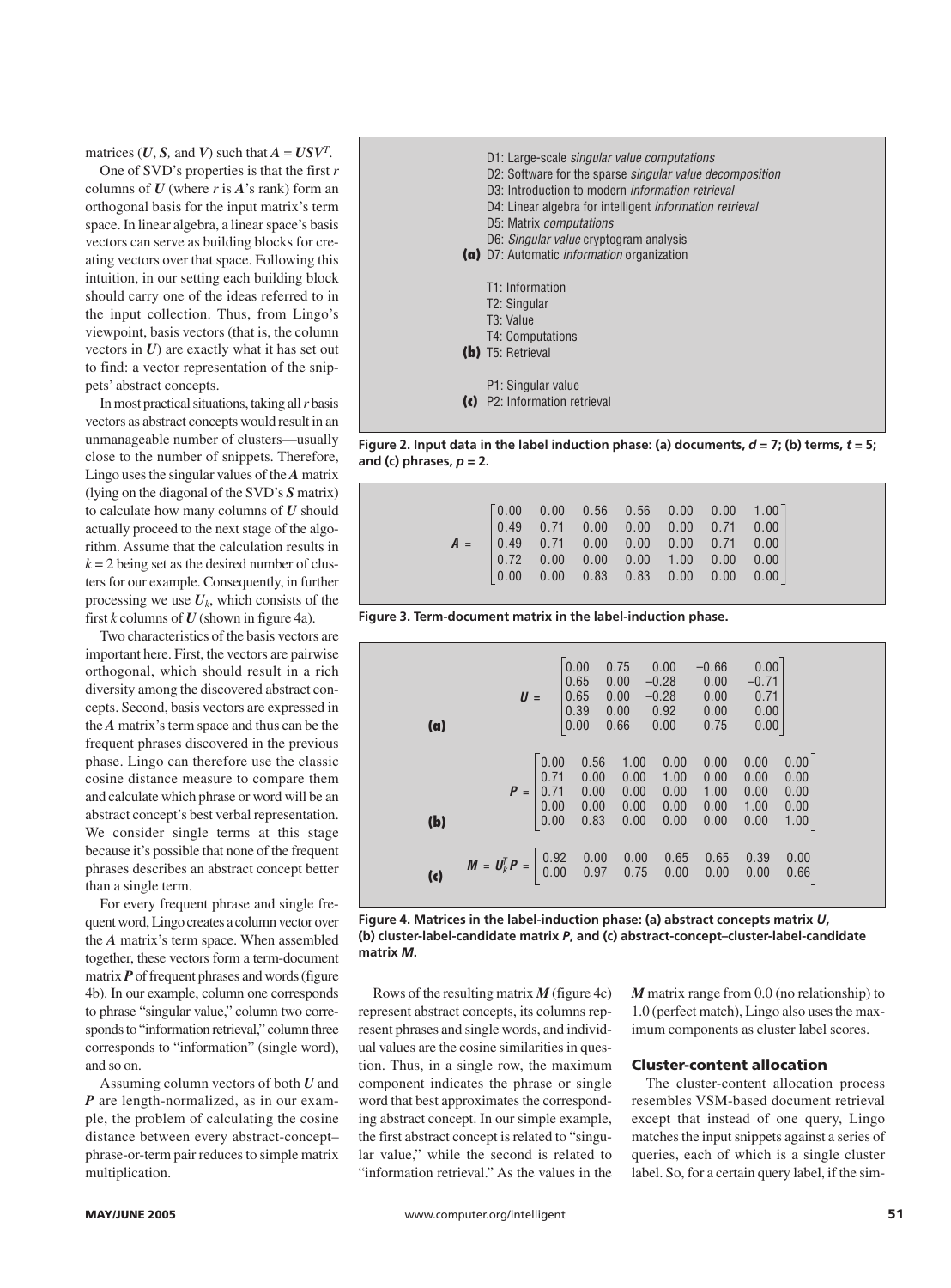#### **Information retrieval (1.0)**

D3: Introduction to modern *information retrieval* 

- D4: Linear algebra for intelligent *information retrieval*
- D7: Automatic information organization **(a)**

#### **Singular value (0.95)**

D2: Software for the sparse *singular value* decomposition D6: Singular value cryptograms analysis

**(b)** D1: Large-scale *singular value computations* 

#### **Other topics**

D5: Matrix computations **(c)**

**Figure 5. Cluster-content-allocation final results. We normalized group scores to the 0.0–1.0 range. Numbers in parentheses are cluster scores.**

| Table I. Experiment categories. |                                                    |    |                                                       |  |  |
|---------------------------------|----------------------------------------------------|----|-------------------------------------------------------|--|--|
|                                 | <b>Category code</b><br><b>Number of documents</b> |    | <b>Contents</b>                                       |  |  |
| <b>BRunner</b>                  | 77                                                 |    | Information about the <i>Blade Runner</i> movie       |  |  |
| LRings                          | 92                                                 |    | Information about the Lord of the Rings movie         |  |  |
| Ortho                           | 77                                                 |    | Orthopedic equipment and manufacturers                |  |  |
| Infra                           |                                                    | 15 | Infrared-photography references                       |  |  |
| <b>DWare</b>                    | 27                                                 |    | Articles about data warehouses (integrator databases) |  |  |
| <b>MySQL</b>                    | 42                                                 |    | MySQL database                                        |  |  |
| XMLDB                           |                                                    | 15 | Native XMI databases                                  |  |  |
| Postgr                          |                                                    | 38 | PostgreSQL database                                   |  |  |
| JavaTut                         |                                                    | 39 | Java programming language tutorials and guides        |  |  |
| Vi                              | 37                                                 |    | Vi text editor                                        |  |  |
|                                 |                                                    |    |                                                       |  |  |

ilarity between a snippet and the label exceeds a predefined threshold (snippet assignment threshold), Lingo allocates the snippet to the corresponding cluster.

Snippet assignment threshold values fall within the 0.0–1.0 range. Higher threshold values result in more documents being put in clusters, which can decrease the assignment precision. Lowering the value leads to smaller groups with better assignment precision but smaller snippet recall. The snippet assignment threshold value is therefore largely a matter of user preference. We've empirically verified that thresholds within the 0.15–0.30 range produce the best results.

This assignment scheme naturally creates overlapping clusters and nicely handles cross-topic documents. We can also use the similarity values to sort snippets within their groups, making the most relevant snippets easier to identify. Finally, we created an "other topics" group for those snippets that don't match any of the cluster labels.

The last operation of the cluster-content allocation phase is calculating group scores as a product of the label score and the number of snippets in the group. Figure 5 shows the results for our example.

# **Evaluation**

We can evaluate clustering quality through empirical evaluation, user surveys, or a mergethen-cluster approach,which compares a known cluster structure to the results of clustering the same set of documents algorithmically.

Yet, a cluster's quality or a label's descriptive power is subjective—even humans are inconsistent when asked to manually group similar documents. This doesn't mean human experts are making mistakes; rather, the inconsistencies reflect the fact that people perceive things differently. In this context, any measure of "quality" relative to some predefined clustering is skewed by the choice of an "ideal" solution (also called *ground truth*).

## **Test data and the experiment**

We took our ground truth and test data from the Open Directory Project (http://dmoz.org), a human-collected directory of Web page links

and descriptions. Documents and groups (clusters) inside ODP are a result of the commonsense agreement of many people and one individual's subjective choice. In addition, unlike most classic information retrieval test suites, which contain full documents, ODP contains only short descriptions of documents, which serve as snippet replacements.

We selected 10 categories (see table 1) related to four subjects: movies (2 categories), health care (1), photography (1), and computer science (6). Documents within each subject should theoretically have enough in common to be linked into a cluster. We also wanted to verify how Lingo would handle separation of similar but not identical topics within one subject, so we took some categories from a parent branch of ODP—for example, four categories were related to various database systems. Finally, as table 2 shows, we created seven test sets mixing categories in various ways so we could verify specific questions about Lingo. We clustered the test sets with snippet assignment threshold values between 0.150 and 0.250.

## **Empirical evaluation**

We manually investigated each cluster's contents and label for every test set at the 0.250 threshold level. Table 3 presents the topmost labels. Cluster descriptions were generally satisfactory ("federated data warehouse" and "foot orthotics," for example), even if elliptical because of truncated sentences in the input snippets ("information on infrared [photography]").

In tests G1 to G3, Lingo highlighted all mixed categories as the topmost positions, indicating good topic-separation capabilities. Diversity test G3 showed that Lingo discovered and appropriately described the significantly smaller "Infra" category. The algorithm also properly divided closely related topics in test set G4 into clusters. In test G5, "Java" and "Vi" were the topmost clusters, followed by database-related clusters. In tests G6 and G7, Lingo successfully highlighted outlier subjects: In G6, clusters related to "Ortho" were at positions 3 ("foot orthotics") and 5 ("orthopedic products") of the result. In recent work, we show that suffix tree clustering, for example, has a tendency to obscure small distinct topics with subgroups of a major subject.<sup>5</sup>

# **Analytical evaluation**

We can numerically compare similarity between two cluster structures in several ways—for example, using mutual-information measures.<sup>6</sup> But these measures usually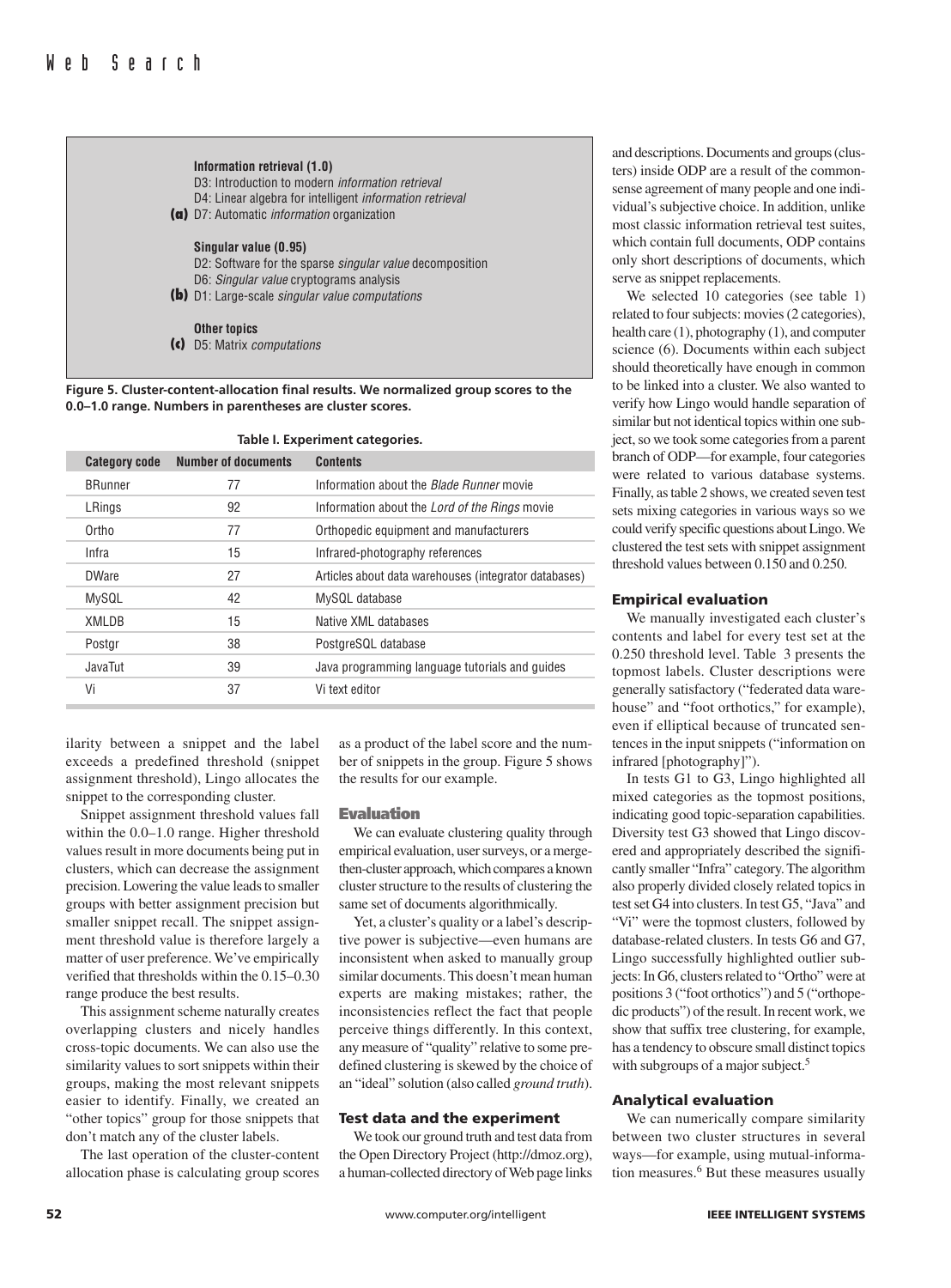attempt to aggregate similarity between individual clusters into a single figure, whereas we wanted to show the differences in allocation of objects to clusters between Lingo and the suffix tree clustering (STC) algorithm.

We used a *cluster contamination* measure—that is, a cluster is considered pure if it consists only of documents from a single original category (or its subset). Cluster contamination for cluster  $K$  is defined as the number of pairs of objects found in the same cluster *K* but not in any of the *partitions* (groups of documents in the ground truth set we're comparing against), divided by the maximum potential number of such pairs in *K*.

Cluster contamination of pure clusters equals 0. Cluster contamination of a cluster consisting of documents from more than one partition is between 0 and 1. An even mix of documents from several partitions is the worst case; such a cluster is said to be fully contaminated and has a measure equaling 1. Due to space limitations, we omit the mathematical formulae describing contamination measure here but present it online (www. cs.put.poznan.pl/dweiss/site/publications/ download/ieee-cont-appx.pdf).

Figure 6 shows contamination measures for input data test set G7, clustered independently using Lingo and STC. As the figure shows, Lingo creates significantly purer clusters than STC, especially at the top of the clusters'ranking. In addition, STC can't distinguish between informative and uninformative clusters—see, for example, "includes" or "information" groups, essentially common words with no meaning specific to any cluster and hence with a high contamination ratio. Lingo also produces contaminated clusters, such as "Web site" or "movie review," but these can be understood ("Web site" is a common phrase in ODP) or explained (the "movie review" cluster is contaminated because it merges documents from two categories, "LRings" and "Brunner"). The latter example shows that blind analysis (including aggregate measures) can lead to incorrect conclusions; the "movie review" cluster is a generalization of two original categories and as such isn't bad, even though it was marked as contaminated.

We omit the remaining tests because the results and conclusions are similar (including the range of threshold settings for Lingo). Interestingly, adjusting STC's thresholds doesn't improve document allocation much; it merely affects the clusters' size.

The experiment revealed a minor drawback in Lingo's document-assignment phase. Recall

| <b>Identifier</b> | <b>Merged categories</b>                    | Test set rationale (hypothesis to verify)                                                                                            |
|-------------------|---------------------------------------------|--------------------------------------------------------------------------------------------------------------------------------------|
| G1                | LRings, MySQL                               | Can Lingo separate two unrelated categories?                                                                                         |
| G2                | LRings, MySQL, Ortho                        | Can Lingo separate three unrelated categories?                                                                                       |
| G <sub>3</sub>    | LRings, MySQL, Ortho, Infra                 | Can Lingo separate four unrelated categories,<br>one significantly smaller than the rest (Infra)?                                    |
| G4                | MySQL, XMLDB, DWare, Postgr                 | Can Lingo separate four similar, but not<br>identical, categories (all related to databases)?                                        |
| G5                | MySQL, XMLDB, DWare, Postgr,<br>JavaTut, Vi | Can Lingo separate four very similar categories<br>(databases) and two distinct but loosely<br>related ones (computer science)?      |
| G6                | MySQL, XMLDB, DWare,<br>Postgr, Ortho       | Can Lingo separate four dominating<br>conceptually close categories (databases) and<br>one outlier (Ortho) (outlier highlight test)? |
| G7                | All categories                              | Can Lingo generalize categories (into movies<br>and databases)?                                                                      |

# **Table 2. Merged test sets.**

# **Table 3. Labels of the test sets' topmost clusters.**

| <b>Test set identifier</b> | <b>Topmost clusters</b>                                                                                                                        |
|----------------------------|------------------------------------------------------------------------------------------------------------------------------------------------|
| G1                         | Fan fiction/fan art, image galleries, MySQL, wallpapers, LOTR humor, links                                                                     |
| G <sub>2</sub>             | News, MySQL database, image galleries, foot orthotics, Lord of the Rings,<br>wallpapers, information on the films                              |
| G3                         | MySQL, news, information on infrared, images galleries, foot orthotics,<br>Lord of the Rings, movie                                            |
| G4                         | Federated data warehouse, XML database, Postgresgl database, MySQL<br>server, intelligent enterprise, magazine, Web based                      |
| G5                         | Java tutorial, Vim page, federated data warehouse, native XML database,<br>Web, Postgresgl database                                            |
| G6                         | MySQL database, federated data warehouse, foot orthotics, orthopedic<br>products, access Postgresgl, Web                                       |
| G7                         | <i>Blade Runner</i> , MySQL database, Java tutorial, <i>Lord of the Rings</i> , news,<br>movie review, information on infrared, data warehouse |

that Lingo assigns documents to clusters using VSM after choosing the cluster label. Because VSM is phrase-unaware, it sometimes assigns incorrect documents to a cluster—for example, the "MySQL database" cluster includes documents from other database categories that contain the keyword "database." This misassignment problem is one of the issues we need to resolve in the future.

**Lingo's time complexity is high and mostly<br>bound by the cost of term-vector matrix** decomposition; the best-known algorithms perform this operation in  $O(m^2n + n^3)$  for an  $m \times$  $n$  matrix. Moreover, the high number of matrix transformations leads to demanding memory requirements. However, we designed Lingo for a specific application—search results clustering—and, in this setting, scalability to large data sets is of no practical importance (the information is more often limited than abundant). Obviously, improving the algorithm's efficiency and investigating possibilities for distributing the processing is an important and interesting direction of future research.

Is search-results clustering a panacea for all search-related problems? Certainly not. It's merely a small step forward to what we believe is an ideal search engine: one that can explain the query's context and hence stimulate interaction between the user and the system—something even the best ranking algorithms aren't good at.

Important enhancements to Lingo will include

- creating a hierarchical structure of clusters, either directly inferred from the source, or using man-made ontologies such as WordNet;
- improving the document-to-cluster assignment phase—the current method based on the VSM is the algorithm's weakest spot; and